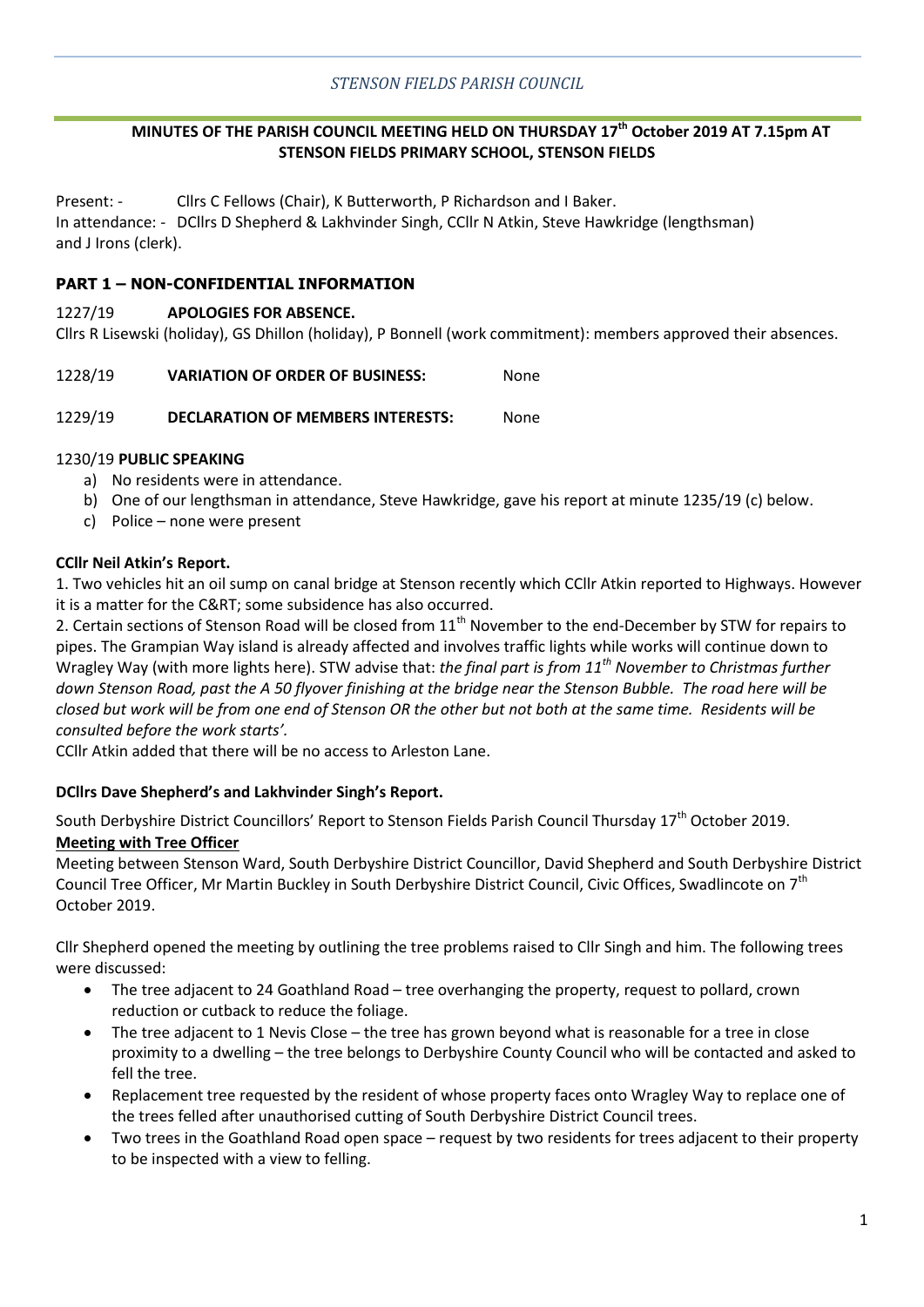- Tree on the west side of Kirkland Way this is a self-setter and is in land in the ownership of Derbyshire County Council. - the tree belongs to Derbyshire County Council who will be contacted and asked to fell the tree.
- Derwent Drive resident concerned by tree adjacent to his property request for South Derbyshire District Council to investigate.
- Trees at the eastern end of Wragley Way (to the west of the junction of Wragley Way and Beaufort Road).
- Maintenance Concerns Foxtail Close, Buckthorn Close and Earls Drive. Emails from residents outlining their concerns – lack of verge maintenance, Grass not cut since spring, bushes bare or dead, improvement to the grassed area and planting required.

Cllr Shepherd and SDDC Tree Officer discussed the new tree policy being prepared by officers which will be presented to the Environment and Development Services Committee for members' approval.

Mr Buckley reported that Derbyshire County Council had requested South Derbyshire District Council to consider allocating Tree Preservation Orders (TPOs) on County Council trees within Stenson Fields. The reason being that unauthorised tree work on their trees as only the District Council can request TPOs. Note: a TPO takes six months before it becomes permanent, a decision which is taken by councillors. If anyone objects to a TPO, a councillor may be requested to take the objection to council when the TPO is confirmed. This could make the TPO application fail.

## **Meeting with Developers – New Estate Stenson Road**

The meeting was held in Stenson Fields Community Centre Chartley Road Stenson Fields Derby DE24 3BT at 10am on Wednesday 9th October 2019. In attendance*,* South Derbyshire District Council - Stenson Ward Cllr David Shepherd, two representatives of the consortium (Barratt Homes, Miller Homes and Taylor Wimpey), South Derbyshire District Council's Enforcement Officer. The meeting commenced with a review of the agreed actions from the meeting held on 23<sup>rd</sup> October 2018.

The matters raised by residents were then discussed:

- The path around the estate is frequently covered with water after rainfall.
- Grass cutting more frequent cuts required.
- Play Area requires a fence and the rubble sticking out of the soil needs to be resolved.
- Stenson Road Hedges need cutting regularly.
- Grass in Lupin Close not being cut.
- Trees in Larkspur Close breaking away from posts.
- Boundary dispute resident says his responsibility ends at the concrete edging, contractors say that he should mow beyond it.
- Request for a tree to be planted on the open space adjacent to the Stenson Fields Community Centre in memory of a young boy who passed away.
- Railway Fence needs constant maintenance to ensure that children do not encroach on the line.
- Maintenance Concerns Foxtail Close, Buckthorn Close and Earls Drive. Emails from residents outlining their concerns lack of verge maintenance, Grass not cut since spring, bushes bare or dead, improvement to the grassed area and planting required.

Councillors Singh and Shepherd will ensure that the developers take up the residents' concerns.

## **Travellers on the Open Space to the North of Glenmore Drive**

Residents will recall the occupation of the open space north of Glenmore Drive which is an annual event despite the lockable metal bollard on the footway to the east of the hedge on Stenson Road. In view of residents' concerns your councillors met with officers of South Derbyshire District Council to agree a solution. After a site visit, it was agreed that the bollard is not preventing access. Your councillors suggested a metal gate or a height restrictor. We are pleased to report that South Derbyshire's Cultural Services Manager wrote to Stenson Ward councillors to inform us that "we will be securing a firm quotation for the height restrictor and intend to go ahead with installation".

## **Rotten Bollards on Glenmore Drive and throughout Stenson Fields**

As reported, councillors Singh and Shepherd had a site meeting to review the state of bollards within Stenson Fields. South Derbyshire District Council are requesting firm quotations for full replacement of bollards with wooden, metal and concrete options and then instruct based on price and aesthetics.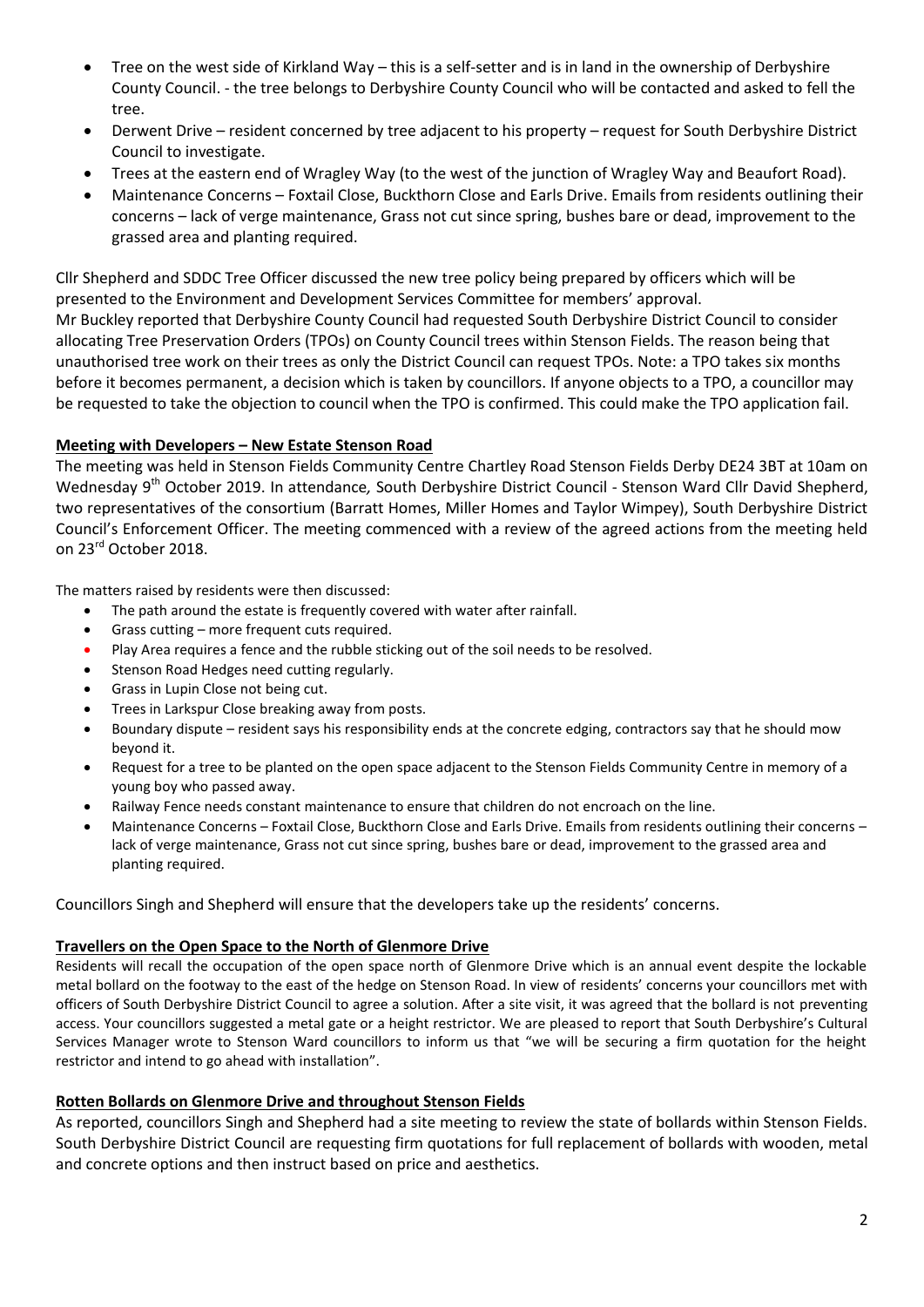## **Planning – Application South of Wragley Way**

DMPA/2019/1091 - Outline application (all matters to be reserved) for the erection of up to 51,100sqm of employment floorspace (use classes B1, B2 & B8) along with related road links, surface water drainage infrastructure, landscaping, earthworks, ancillary supporting infrastructure and the demolition of Ashlea Farm and associated buildings at Site Location: Infinity Garden Village, Land east of Deep Dale Lane, Stenson Fields.

**DMPA/2019/1097** - Outline application (all matters reserved except for access in part) for up to 1,850 dwellings, a two-form-entry primary school, a local centre (including community hall, retail & other local services & facilities), public house, drive-through restaurant, petrol filling station, strategic highway infrastructure (including new junction with the A50), along with associated road links, public open space including children's play provision, surface water drainage infrastructure, landscaping, earthworks, ancillary supporting infrastructure and the demolition of buildings associated with Ashlea Farm at Infinity Garden Village, Land South of Wragley Way (and around Stenson Road, Arleston Lane and Deep Dale Lane), Stenson Fields.

You will see from the details of outline application DMPA/2019/1097 that 1,850 dwellings, a two-form-entry primary school, a local centre including community hall, retail & other local services & facilities, petrol filling station etc. **YOU WILL NOTE THAT THERE IS NO MENTION OF A MEDICAL CENTRE. SUCH A FACILITY IS DESPARATELY NEEDED NOW, LET ALONE WHEN THERE ARE 2000 HOUSES SOUTH OF WRAGLEY WAY. (DON'T FORGET THAT THE HOUSES ALREADY BUILT SOUTH OF WRAGLEY WAY ARE NOT INCLUDED IN THE 1,850 DWELLINGS!**

Councillor David Shepherd has been on the SDDC Planning Committee for 25 years and requested that provision be made for a medical centre on the site. THIS HAS NOT BEEN DONE! Cllr Shepherd has responded to the consultation requesting that provision for a medical centre be made on the site. Residents are urged to make their comments, search on South Derbyshire District Council's website and make their comments.

## **Infinity Garden Village Working Group**

The next IGV meeting will be held at the Community Centre at 10:00 on Wednesday 23<sup>rd</sup> October.

#### **South Derbys District Council - Stenson Ward Councillors' Advice Surgery**

The next Councillors Advice Surgery will be held in Stenson Fields Primary Community School 10:30- 11:30am on Saturday 19<sup>th</sup> October.

*Cllrs David Shepherd & Lakhvinder Singh South Derbyshire District Councillors - Stenson Ward* 

The chairman thanked the county & district councillors for their reports.

1231/19 **TO APPROVE THE MINUTES OF THE ANNUAL PARISH COUNCIL MEETING HELD ON 19TH September** 

**2019.** These were approved and accepted as a true record after which they were signed by the chairman.

## 1232/19 **TO DETERMINE WHICH ITEMS IF ANY TO BE TAKEN WITH THE PUBLIC EXCLUDED -** None.

#### 1233/19 **CHAIRMAN'S ANNOUNCEMENTS AND REPORTS**

The chairman announced that he had not attended any recent meetings although will be at the IGV meeting next Wednesday at the Community Centre.

#### 1234/19 **CLERK'S REPORT & CORRESPONDENCE**

1. Residents have complained about roaming dogs and their waste on Goathland Park. After complaining to SDDC the clerk received the following response:

'this park doesn't appear within our Public Spaces Protection Orders which set out all the parks and open spaces in South Derbyshire where dogs are either prohibited or required to be kept on a lead. In other words the only legal control on dogs in the park is that owners must pick up after their dog has fouled. I asked one of my officers to visit the park to have a look at the sign which you referred to (copy attached). I have no idea who within South Derbyshire District Council put the sign up or when it was put up, but none of the prohibited activities along the bottom of the sign are covered by any form of legal order and therefore I can only assume that the intention of the sign was to discourage people from bringing alcohol, glass, dogs, etc. onto the park, rather than informing them of any legal duty'.

Members **agreed** that the clerk should contact the Environment Officer to ask if the signage can be made enforceable.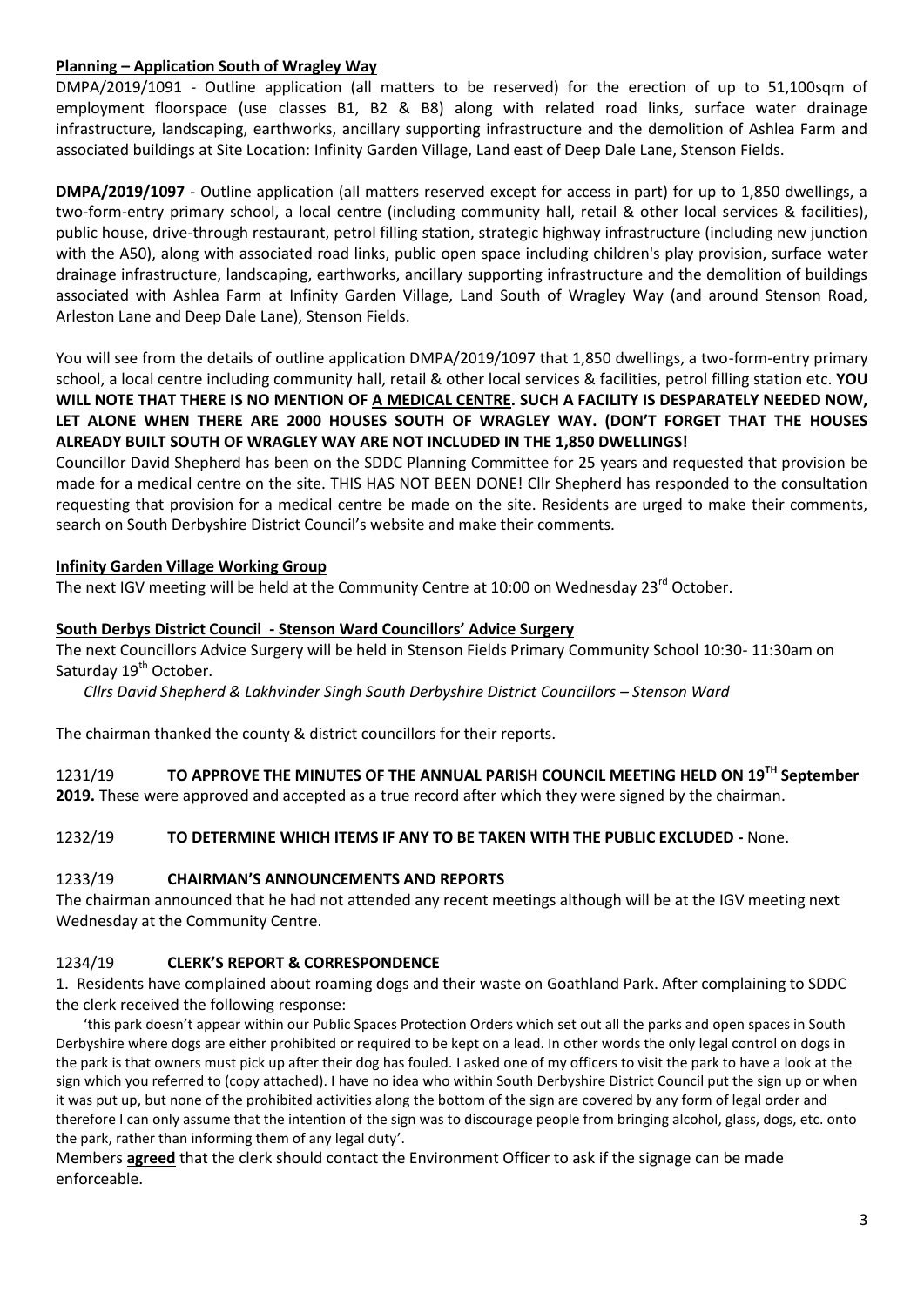2. HMRC's correspondence has been delivered to the previous clerk. Its latest phone call and letter have issued a demand for unpaid tax (£1000). Clerk has written to HMRC on 3 occasions explaining that it has not presented several cheques that paid these amounts. Clerk to investigate the amount of the claim.

3. SDDC will hold a half-term Sports Mobile session at Fox Close on Thursday 31<sup>st</sup> October from 1-3pm.

## 1235/19 **Matters for Decision or Discussion:**

a) Police Issues/Speed Limits/Road Safety. 6 volunteers have come forward to undertake a Speed-Watch scheme; clerk to arrange their training with the police.

The B5023 at Duffield (between the junction with the A6 and just beyond the junction with Wirksworth Road ) had its allowable speed limit reduced from 40mph to 30 mph recently; clerk enquired with Highways over the criteria for this reduction (in an effort to enforce it on Stenson Road). Highways replied with: *However, I would wish to take this opportunity to say that prior to the change being made we carried out a survey to identify the 85th percentile speed along The Broadway whilst it was still a 40mph posted speed limit and then repeated the survey after the 30mph speed limit had been introduced for a few months. I would say that the change in the majority of motorists using the road has been minimal in terms of the 85th percentile speed of vehicles travelling along it being reduced.* Clerk to request more information in order to implement such a speed reduction.

Cllr Butterworth notes that CREST has been present on Sinfin Lane which is unwarranted because traffic lights are in place hence slowing down speeding drivers. He believes that enforcement should be targeted at Grampian Way, Arleston Lane, Stenson Road and Wragley Way. **Resolved**: clerk to ask CREST.

b) Saxon Gate at Newton Village Development, Stenson Road. Nothing further.

c) Environmental issues (Biffa, trees, bulbs, bins etc) including Public Spaces Protection Order at Lowes Lane. Members had no further comment over the PSPO.

New 90-litre waste bins will be ordered to replace the small bins at both Grampian Way & Wragley Way bus-stops (Grampian Way at the stop itself and the other at the junction of Wragley Way and Quantock Close).

Our lengthsman Steve Hawkridge noted the following:

- The Grampian Way notice board has been painted and Jane is currently painting the wood on the Pilgrim's Way board;
- Jane and Steve continue to spray dog waste on pavements (especially on Wragley Way) with marker paint to raise visibility;
- Steve had created a poster for the notice boards drawing attention to upcoming council meetings to which members **agreed;**
- $\bullet$  He and Jane attended the crime prevention event at the Community Centre on 14<sup>th</sup> October although turnout of residents was poor;
- The damaged notice board behind the school at Holderness Drive needs a new door and pin-board. Clerk obtained a quote for its repair to which members **agreed.** The clerk received 2 phone calls from concerned residents who witnessed 4 youths causing some of the damage. Steve reported this damage to the police a couple of weeks ago and obtained a crime number.
- Members **agreed** to buy a bespoke street-cart to help with the lengthsmen's collection of waste.

d) Lengthsmen Scheme: Steve Hawkridge commented above. The chairman thanked both Steve & Jane for their continued dedication to their waste collection duties and to Steve for his reports in meetings.

e) Suggestions over upgrading/ painting the Ledbury Chase play equipment/ area (if any). **Resolved:** held over to the next meeting. Chairman to ask the school of its views on hedge trimming, upgrading equipment etc. while clerk awaits residents' preferences over such improvements

f) Pedestrian crossing and speed reduction measures: covered earlier.

## 1236/19 **PLANNING**

## **Applications:**

To consider planning applications:-

DMPA/2019/1091 - Outline application (all matters to be reserved) for the erection of up to 51,100sqm of employment floorspace (use classes B1, B2 & B8) along with related road links, surface water drainage infrastructure, landscaping, earthworks, ancillary supporting infrastructure and the demolition of Ashlea Farm and associated buildings at Site Location: Infinity Garden Village, Land east of Deep Dale Lane, Stenson Fields.